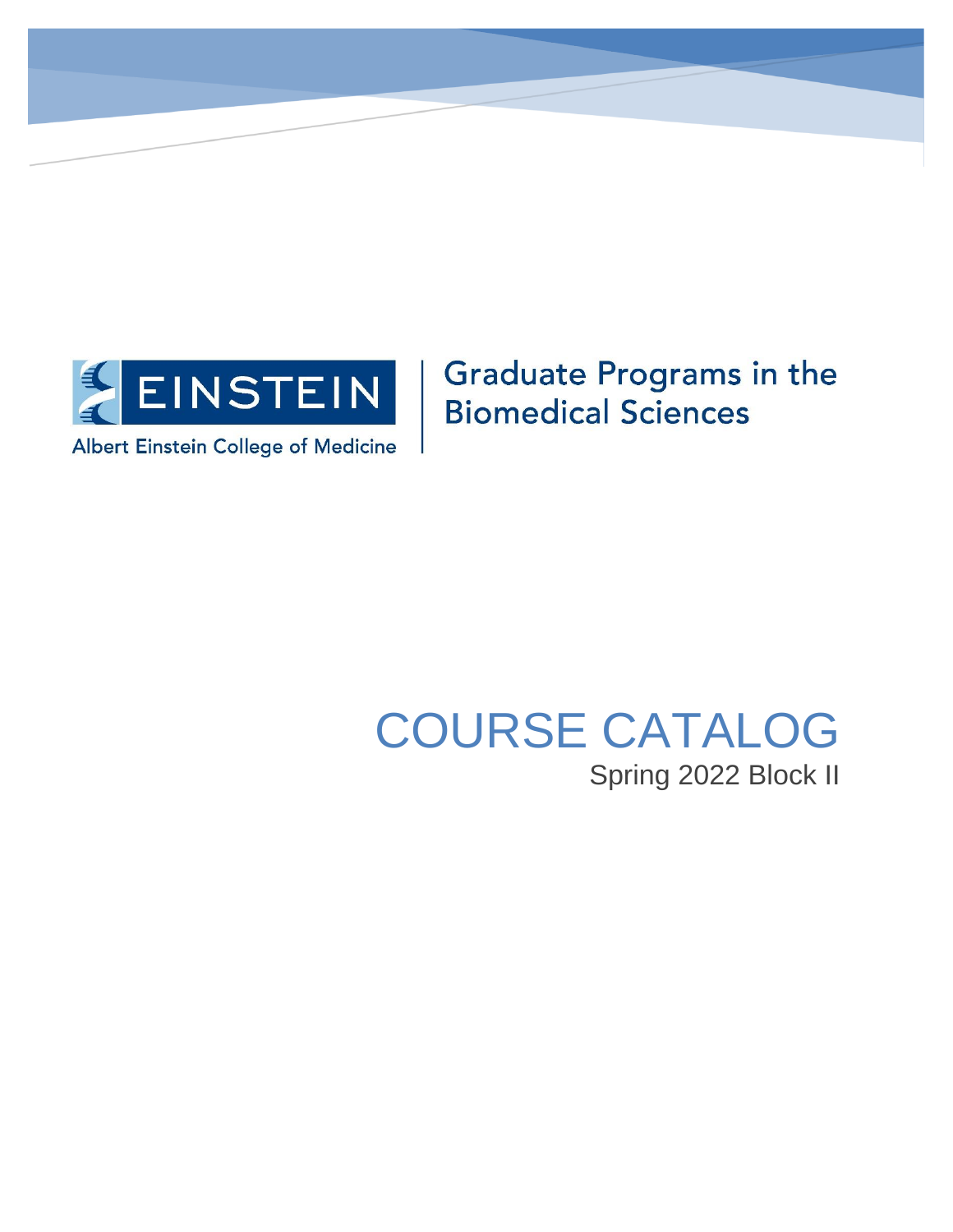# **Spring 2022 Course Descriptions**

# **Block II**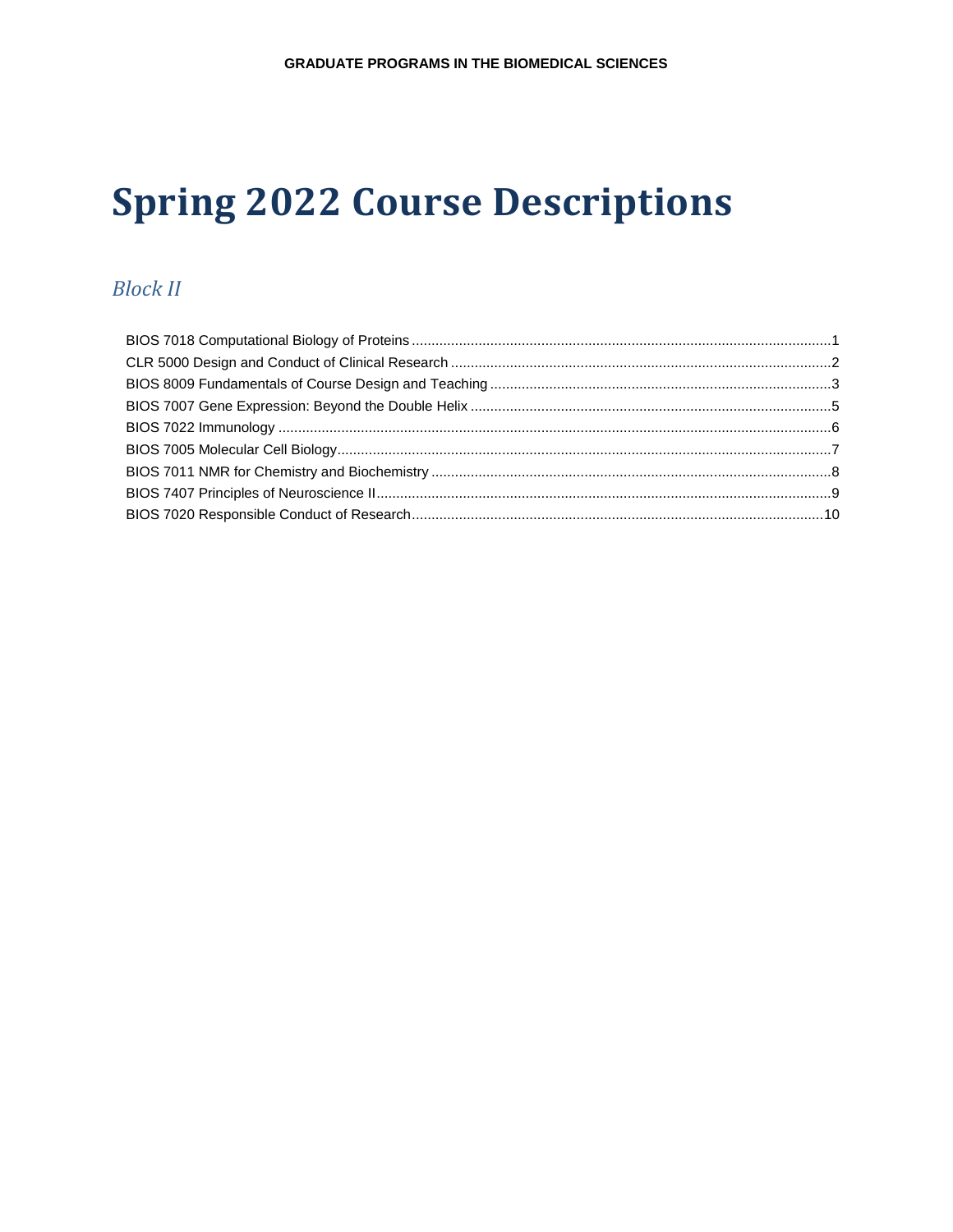# <span id="page-2-0"></span>**BIOS 7018 Computational Biology of Proteins**

#### **COURSE LEADER:**

Andras Fiser, PhD

# **COURSE DESCRIPTION**:

An introductory course to Protein Bioinformatics. We provide a systematic introduction to the major techniques, algorithms and tools used in Bioinformatics (for sequence alignments, classifications, secondary and tertiary structure predictions, modeling, sampling of conformations, energy functions, prediction of various functional and structural features of proteins, docking etc.).

We also devote about one third of the lectures to provide an introductory Python programming course with practical applications in bioinformatics.

# **COURSE OBJECTIVES**:

- To learn fundamentals of bioinformatics algorithms and most frequent applications in protein science research
- To learn python programming

# **SUGGESTED MATERIALS**:

Not required, but suggested:

- Computational Biochemistry and Biophysics, Marcel Dekker, New York, NY, ISBN 978-0824704551.
- M. Watanabe, B. Roux, A. MacKerell, and O. Becker; Biological Sequence Analysis: Probabilistic Models of Proteins and Nucleic Acids by R. Durbin, S. R. Eddy, A. Krogh, G. Mitchison ISBN 978-0521629713;
- Bioinformatics: The Machine Learning Approach, Second Edition by: P. Baldi ISBN 978-0262025065;
- Protein Structure Prediction: A Practical Approach by MJE Sternberg 978-0199634965;
- From Protein Structure to Function with Bioinformatics. Ed. Daniel John Rigden, Publisher: Springer; 2009 edition ISBN-13: 978-1402090578.

#### **PREREQUISITES/BACKGROUND PREPARATION**:

N/A

# **SUITABLE FOR 1ST YEAR STUDENTS**:

Yes

# **STUDENT ASSESSMENT**:

Midterm exam; Python programming exam; Final exam: a pass requires 2 successful pass out of 3 exams

#### **CREDIT HOURS:**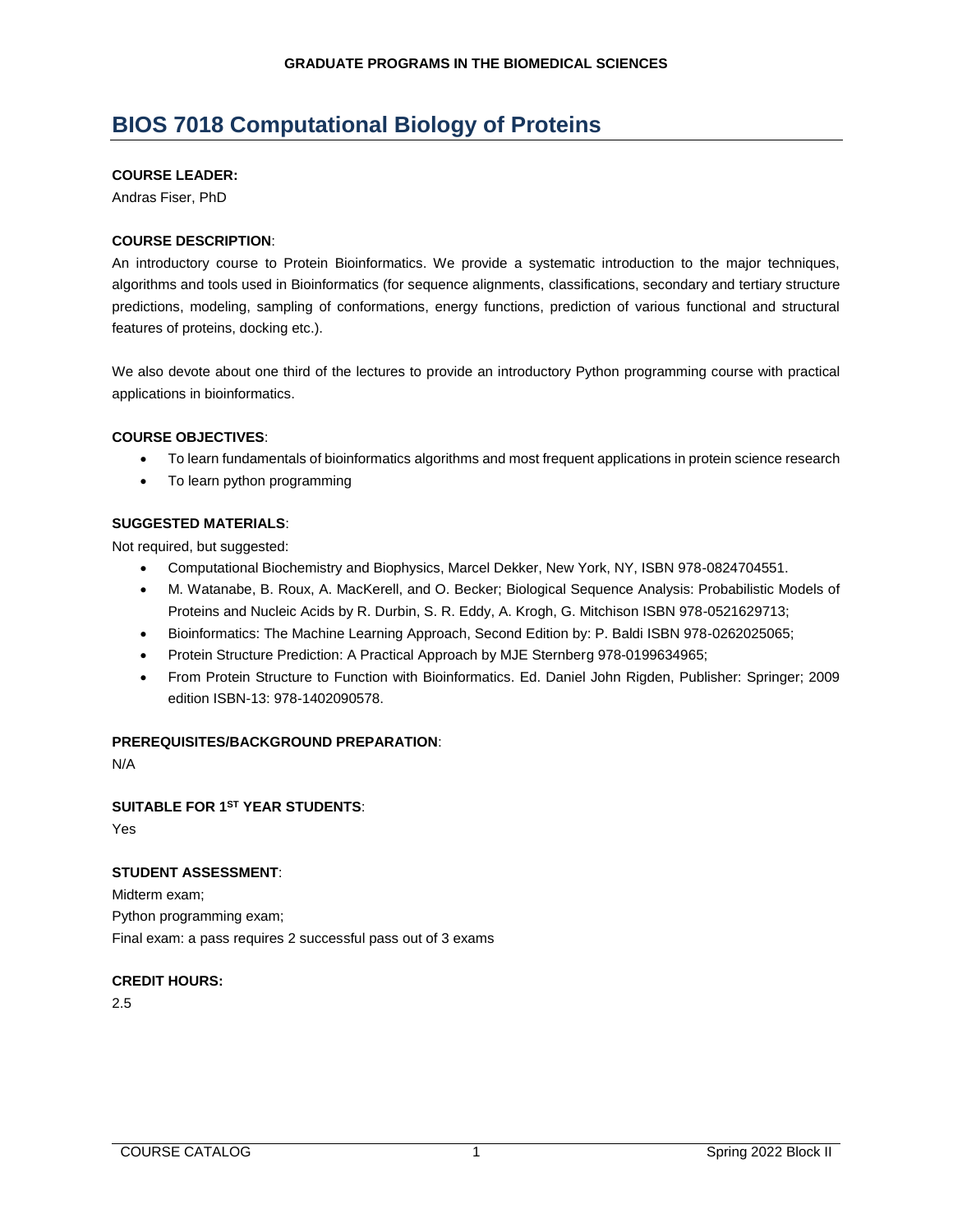# <span id="page-3-0"></span>**CLR 5000 Design and Conduct of Clinical Research**

# **COURSE LEADER:**

Patricia Friedmann, MS | H. Dean Hosgood, PhD

# **COURSE DESCRIPTION**:

This seminar course aims to introduce students to clinical research with a focus on epidemiology and study design. The course uses an introductory clinical research text, along with a critical assessment of papers from the scientific (clinical and epidemiologic) literature, in order to learn about study designs: their strengths and weaknesses and how such studies are conducted. Topics to be covered include: basic epidemiology, measures of association, basic statistics, cohort studies, case control studies, clinical trials, causal inference, and research ethics.

# **REQUIRED MATERIALS**:

Designing Clinical Research, Hulley SB, Cummings SR, Browner WS, Grady DG, Newman TB., 4th Ed. Lippincott Williams & Wilkins; Philadelphia: 2013. ISBN-10: 1608318044 | ISBN-13: 978-1608318049

# **PREREQUISITES/BACKGROUND PREPARATION**:

Interest in and some familiarity with clinical research preferred (Clinical Research 101 lecture series recommended)

# **SUITABLE FOR 1ST YEAR STUDENTS**:

Yes.

# **STUDENT ASSESSMENT**:

Final exam (multiple choice/short answer); preparation and participation in class.

#### **CREDIT HOURS**: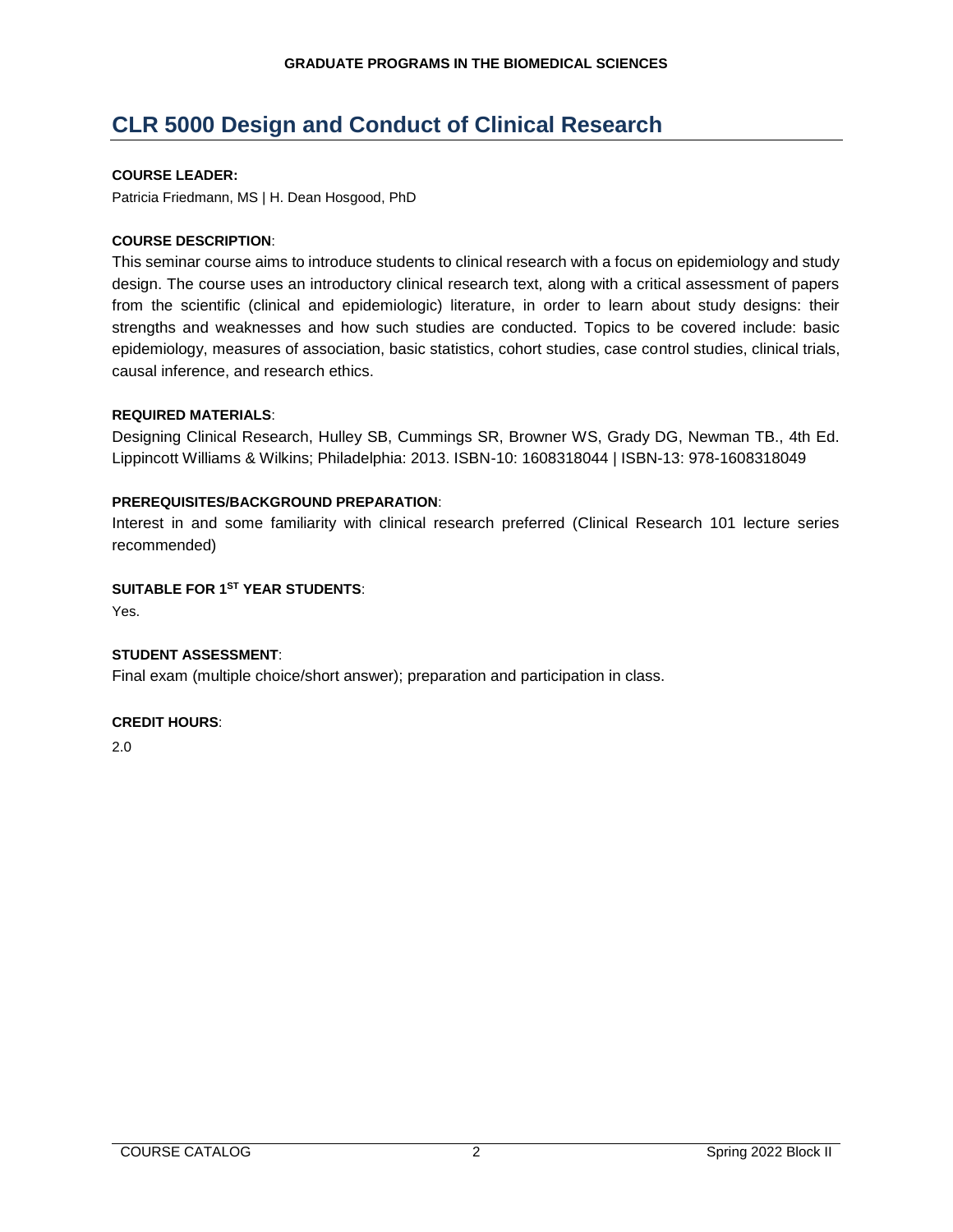# <span id="page-4-0"></span>**BIOS 8009 Fundamentals of Course Design and Teaching**

#### **COURSE LEADER:**

Michael Risley, PhD

# **COURSE DESCRIPTION**:

Research and teaching are two major spheres of scholarship and responsibility for most faculty in academic sciences. Training in the science and art of teaching is uncommon, however, particularly in the research intensive environment of a medical school. Although we are often expected to teach and show evidence of good teaching, our training in pedagogy is frequently weak, and research training does not substitute for training to teach.

This course will present fundamental concepts and principles widely used in the design and execution of courses for adult learners (college and postgrad). Topics will include cognitive concepts in adult learning, course, lesson and syllabus design, lecture hall strategies, active learning strategies, formative and summative assessment techniques.

# **COURSE OBJECTIVES**:

- Describe the traits most common to highly successful teachers and courses.
- Identify the varied characteristics of adult students as a basis for designing learning environments and activities.
- Differentiate significant (deep) from superficial learning.
- Define cognitive hierarchies and backward design as fundamental principles for course and lesson planning.
- Design lessons, courses and syllabi consistent with defined learning objectives, learning hierarchies and diversity in learning styles.
- Describe the importance of active learning theory and varied instructional modalities to achieve active learning in diverse settings, including the lecture hall.
- Design formative and summative assessments of student learning, teaching and course effectiveness.
- Design a Teaching Portfolio component for the curriculum vitae.

# **REQUIRED MATERIALS**:

Computer access to course management website. Textbooks/readings are suggested in syllabus.

# **PREREQUISITES/BACKGROUND PREPARATION**:

Open to advanced graduate students who have completed their required courses and qualifying exam. This course cannot be used to fulfill a graduate course or graduate program requirement. Also, open to postdocs and faculty. The course enrollment will be limited to 45.

#### **SUITABLE FOR 1ST YEAR STUDENTS**:

No

# **STUDENT ASSESSMENT**:

This is a pass/fail course. The course seeks to promote student discussion and engagement in varied active learning activities with peer learners, which may include postdocs and faculty. Therefore, to enhance the learning environment there will only be occasional quizzes. Course objectives will be achieved through a mix of instructor-directed and student-directed discussions, selected readings from texts and education research literature, and active learning strategies which engage students in group-based discussions, course planning and teaching. Successful completion of the course requires: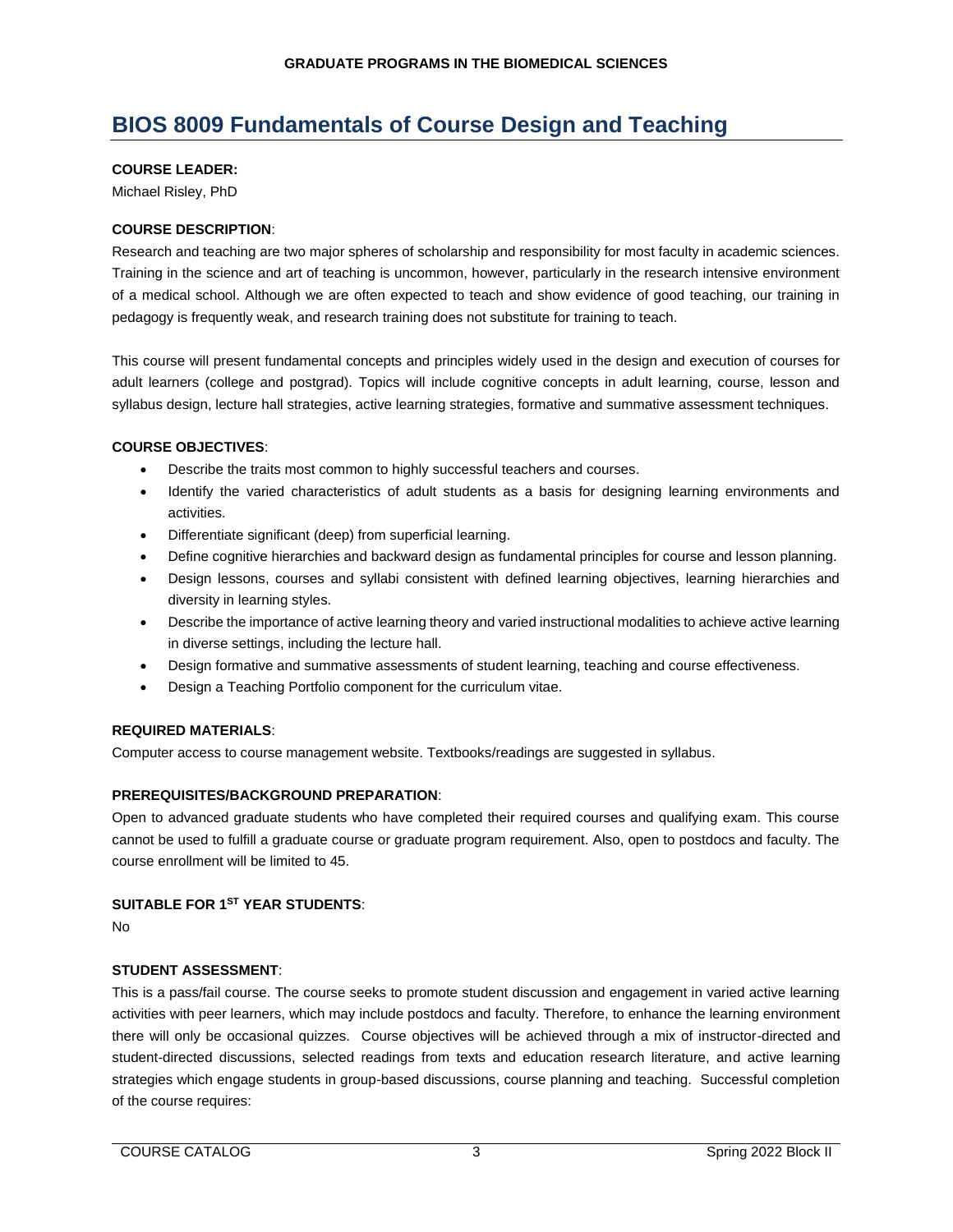- Attendance/quizzes (**no more than 3 absences and/or failed assignments/quizzes**). **All assigned readings are expected to be read prior to class and will be occasionally quizzed.**
- Active weekly participation in class and group discussions/assignments.
- Satisfactory completion of group exercises in course design.
- **Satisfactory peer evaluation of contributions and performance within the learning group**

#### **CREDIT HOURS**: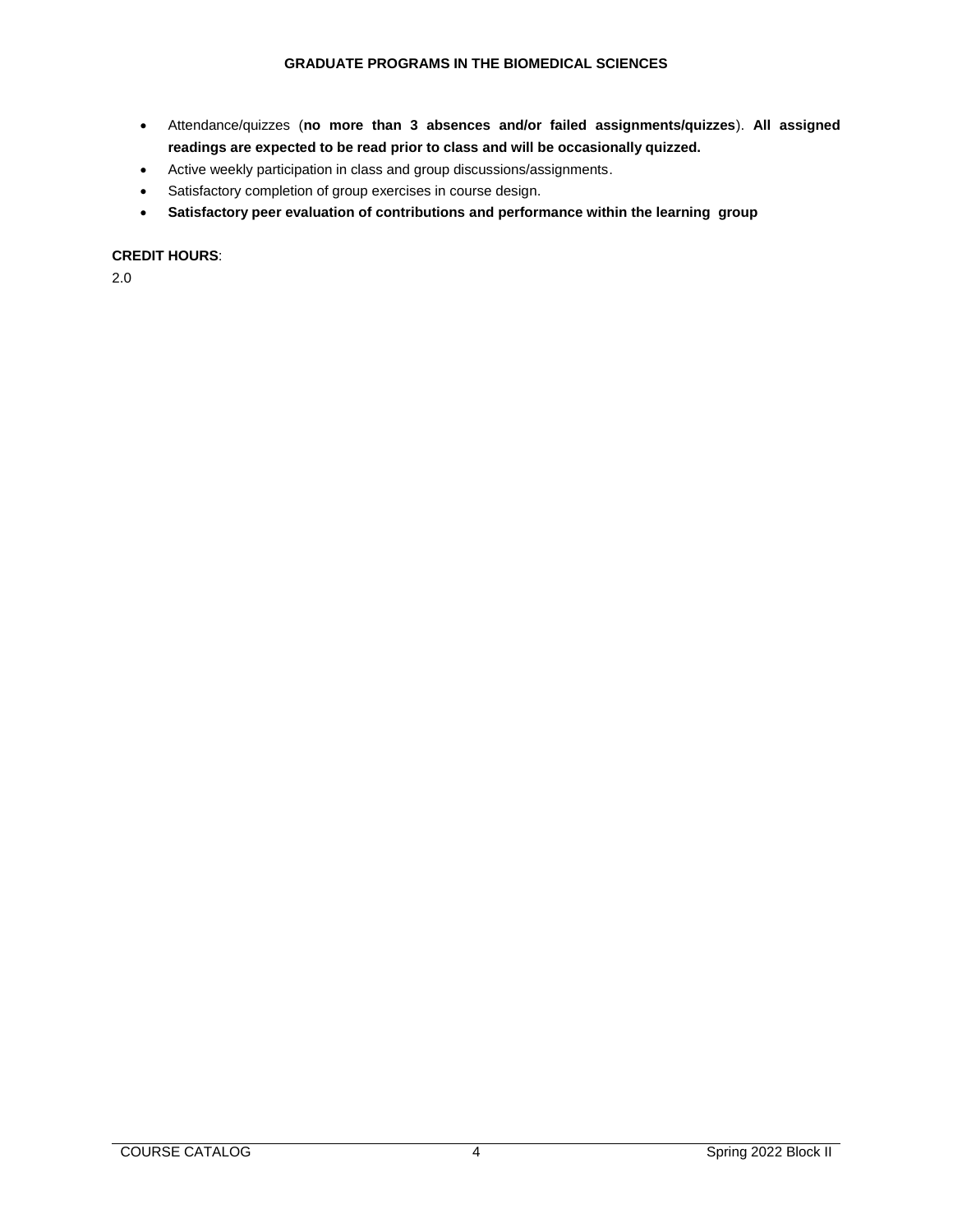# <span id="page-6-0"></span>**BIOS 7007 Gene Expression: Beyond the Double Helix**

#### **COURSE LEADER:**

David Shechter, PhD | Matthew Gamble, PhD

# **COURSE DESCRIPTION**:

This course deals with molecular mechanisms of biological information content. Specifically, the course will tackle the question of how the information contained within DNA, RNA, and chromatin is stored and used in different biological contexts. The major focus is on the molecular mechanisms of the regulation of gene expression and their impact on cellular functions. Students will learn how to critically think about interpreting and designing experiments. Topics include: the genome and DNA, the biochemistry of DNA transcription into RNA, biochemistry of chromatin and the histone code, regulation of transcription and of chromatin structure, its modification and role in epigenetic phenomena; metabolism of the major cellular classes of RNA, emphasizing transcription, processing, stability/degradation, and translation of messenger RNA into protein and control at each of these steps; the role of RNA-mediated catalysis in biology and evolution; the biology and biochemistry of non-coding RNA and the use of RNAi as an experimental and therapeutic tool.

# **COURSE OBJECTIVES**:

Biological Information, i.e. DNA, RNA, Chromatin, Translation, other information stores.

#### **REQUIRED MATERIALS**:

**Computer** 

#### **PREREQUISITES/BACKGROUND PREPARATION**:

Undergraduate course in molecular biology at the level of Alberts Molecular Biology of the Cell" and the 1<sup>st</sup> Block Biochemistry course.

Students should be familiar with nucleic acid structure, college-level genetics, graduate biochemistry level protein structure/function.

# **SUITABLE FOR 1ST YEAR STUDENTS**:

Yes

# **STUDENT ASSESSMENT**:

There will be three take-home open-book exams. These exams will be distributed throughout the course block, covering content from lectures, discussion sections, and readings. Critical thinking, designing experiments, and experimental interpretation are key parts of the grading. Grades and constructive feedback will be returned expeditiously. The exams will count for 80% of the final grade. Discussion section participation (attendance and oral contributions) will count for 20% of the final grade.

# **CREDIT HOURS**: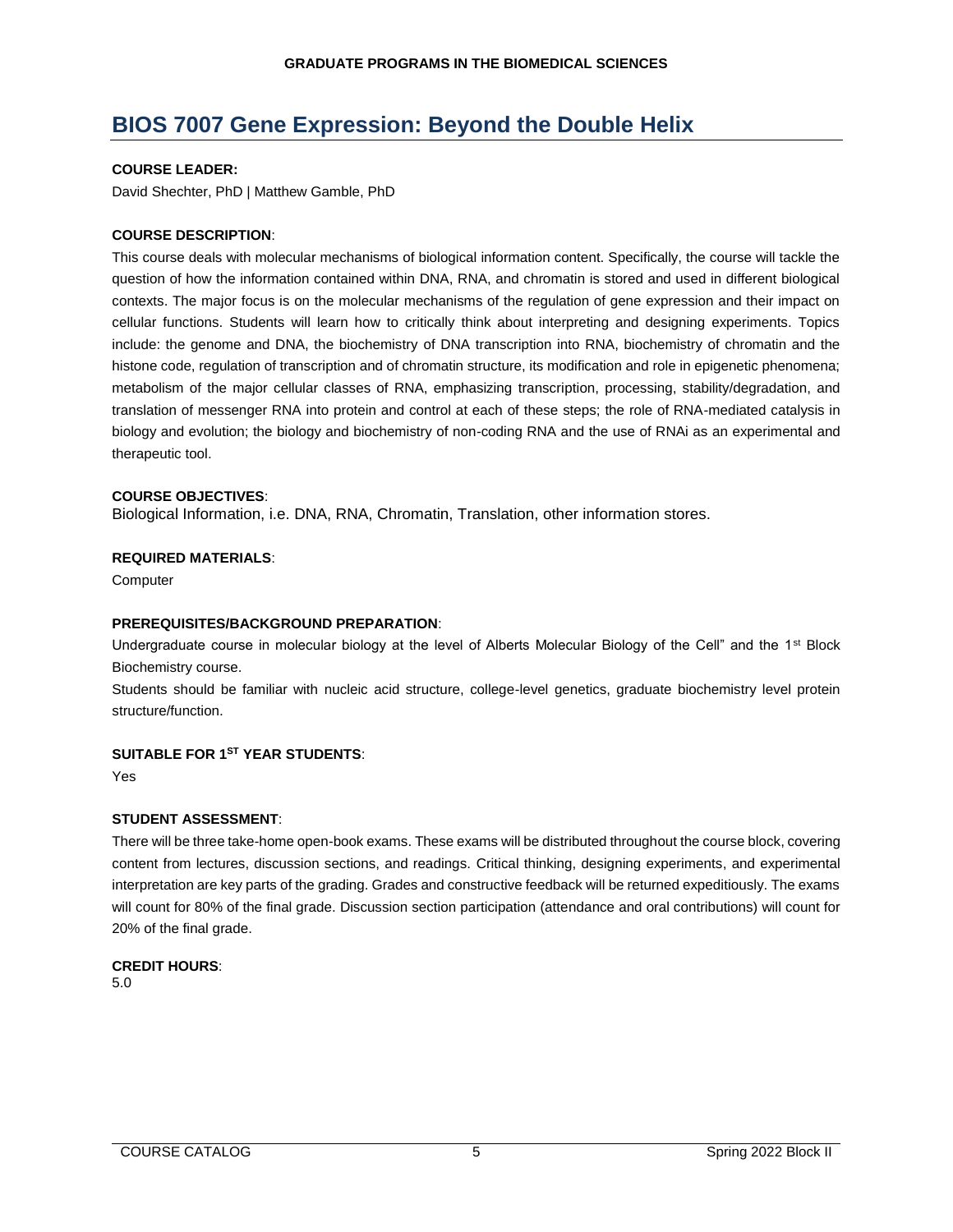# <span id="page-7-0"></span>**BIOS 7022 Immunology**

#### **COURSE LEADER:**

Teresa DiLorenzo, PhD | Gregoire Lauvau, PhD | Barbara Birshtein, PhD

#### **COURSE DESCRIPTION**:

The course will consider both innate and adaptive immunity and include the structure and function of key receptors including immunoglobulins, T cell receptors, and innate pattern recognition receptors. The mechanisms of antibody formation and molecular aspects of cellular immunity, including T and B cell interactions and memory lymphocyte formation, will be emphasized, and connections to modern biomedical science will be highlighted. These will include presentations and discussions on autoimmunity, immunity against major microbial pathogens (including SARS-CoV-2), transplantation, and tumor immunology. The course will rely on multiple materials, including formal lectures (by fifteen Einstein faculty), seminal paper discussions, immunological methods and mouse model lectures, assigned reading (selected textbook chapters and cutting-edge review articles), didactic videos, and data-driven learning sessions ("hands-on" data analysis and interpretation).

#### **COURSE OBJECTIVES**:

The goal of the course is to provide students with a broad overview of basic immunology, while also delving deeply into cellular and molecular details in areas of central importance to the field. Successful completion of the course will provide students with strong fundamental knowledge in basic immunology, and assist them in deepening their knowledge of current research and developments in modern immunology.

#### **REQUIRED MATERIALS**:

Janeway's Immunobiology 9th edition Kenneth P. Murphy, ISBN 978-0-8153-45053-0 Published by Garland Science, Taylor & Francis Group, LLC ; computer access; internet access.

#### **PREREQUISITES/BACKGROUND PREPARATION**:

None

#### **SUITABLE FOR 1ST YEAR STUDENTS**:

Yes

#### **STUDENT ASSESSMENT**:

| First-quarter exam | 15 points  |
|--------------------|------------|
| Participation      | 10 points  |
| Midterm exam       | 30 points  |
| Final exam         | 45 points  |
|                    | 100 points |

Students earning a total of 70 points or greater will receive a passing grade for the course. Lower point totals may also qualify as passing, but this will need to be determined once the grade distribution has been evaluated.

The participation grade will be determined based on attendance and contributions to class discussions, including seminal paper and data sessions.

#### **CREDIT HOURS**: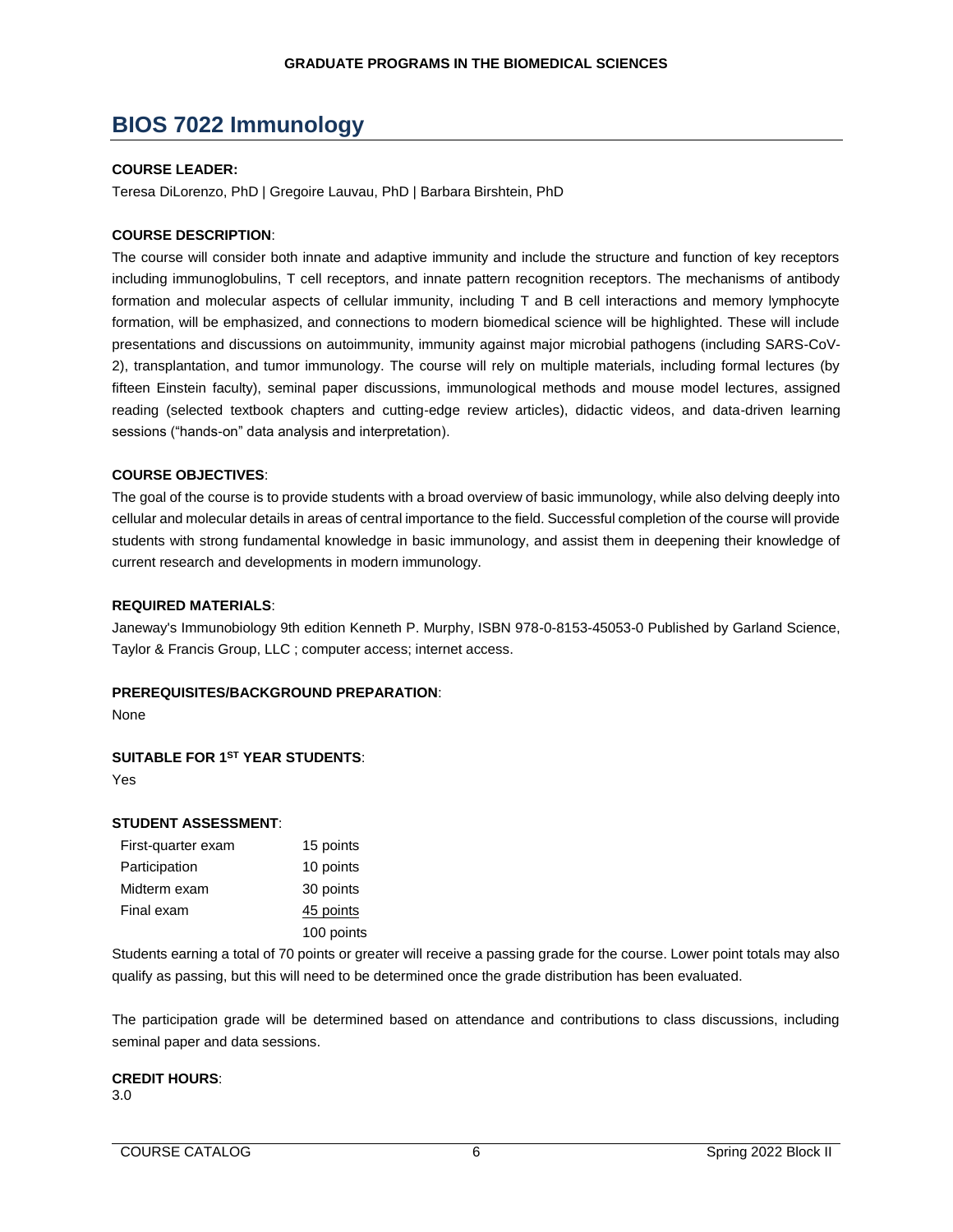# <span id="page-8-0"></span>**BIOS 7005 Molecular Cell Biology**

# **COURSE LEADER:**

U. Thomas Meier, PhD | Duncan Wilson, PhD

# **COURSE DESCRIPTION**:

This course will cover basic areas in cell biology with emphasis on selected topics of current interest. The three main areas will be intracellular protein transport, the nucleus, and the cytoskeleton. Topics include: membrane structure and biogenesis, functions of intracellular membranes and the signal hypothesis, protein trafficking and intracellular sorting, glycosylation, exocytosis, endocytosis and membrane fusion, nuclear structure and organization, nuclear transport, mRNA localization, self-assembly of cytoskeletal structures, actin, microtubules, intermediate filaments, molecular motors, mitosis, cell junctions, extracellular matrix, cytoskeleton and signal transduction.

# **COURSE OBJECTIVES**:

At the end of this course, you will understand the structures and functions of most cell components and how they communicate and interact with each other. It will make scientific literature and seminars more accessible to you. You will develop an overall sense and feel for life on a cellular level.

# **REQUIRED MATERIALS**:

Lewin's CELLS" 2015, Third edition (ISBN: 978-1-284-02939-0); eds. G. Plopper, D. Sharp, and E. Sikorski; Jones and Bartlett Publishers; Sudbury, MA. http://go.jblearning.com/CELLS3e Several copies are on closed reserve in the library and the E-Book is available through the Einstein online library.

Reading the relevant chapter(s) prior to the lecture is required and essential for understanding the lectures. Additional required reading material will be provided by each lecturer consisting of review articles and original research articles.

# **PREREQUISITES/BACKGROUND PREPARATION**:

Some background in biochemistry, molecular biology, and cell biology is helpful but not required.

# **SUITABLE FOR 1ST YEAR STUDENTS**:

Yes

# **STUDENT ASSESSMENT**:

Based on three in-class exams and, to a minor extent, on three team-based learning sessions (TBLs). Grading is on a curve, not on a fixed score, which will be discussed after each exam.

**CREDIT HOURS**: 5.0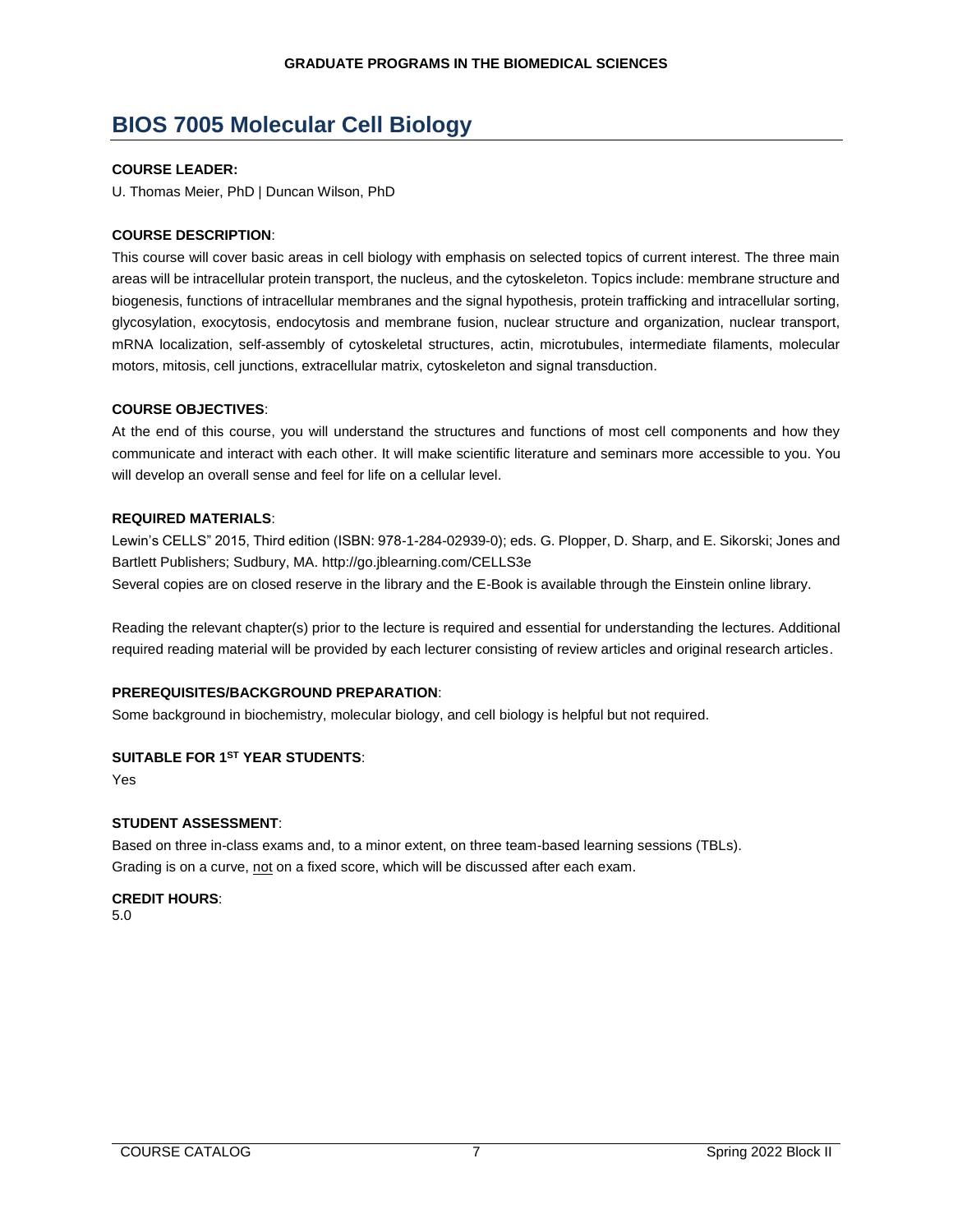# <span id="page-9-0"></span>**BIOS 7011 NMR for Chemistry and Biochemistry**

#### **COURSE LEADER:**

David Cowburn, PhD | Sean Cahill, PhD

# **COURSE DESCRIPTION**:

The course will provide a gentle but thorough introduction to basic NMR theory and principles followed by application of NMR to solving various chemical and biochemical problems. Topics will include one-, two-, and 3-dimensional NMR methods applied to: the covalent structure and conformation of small molecules and macromolecules, ligand binding and exchange rates, pKa values, and enzyme mechanisms. Lectures will be combined with hands-on sessions in the NMR lab, where students will be assigned projects to be completed on the NMR spectrometers.

NOTE: there are approximately 7 labs that will require some time outside of the assigned block to complete - prepare to spend 1-2 hours for each lab to run experiments and/or analyze data on your own time.

#### **COURSE OBJECTIVES**:

Students will acquire the basic skills for running NMR experiments and interpreting NMR data from a variety of applications in chemistry and structural biology.

#### **REQUIRED MATERIALS**:

Computer or laptop

#### **PREREQUISITES/BACKGROUND PREPARATION**:

A general familiarity with organic chemistry and biochemistry.

#### **SUITABLE FOR 1ST YEAR STUDENTS**:

Yes

#### **STUDENT ASSESSMENT**:

Lab reports and problem sets: 75% Scores on late reports/problem sets are discounted 10%/day; lowest score will be dropped

Presentation: 25%

Score based on

- Introduction to paper and problem studied
- NMR methods and details of experiments performed
- Summary and discussion of results
- Conclusions, future directions and timing of talk

Grade required to pass: 65/100; w/ Honors: 93

**CREDIT HOURS**: 2.5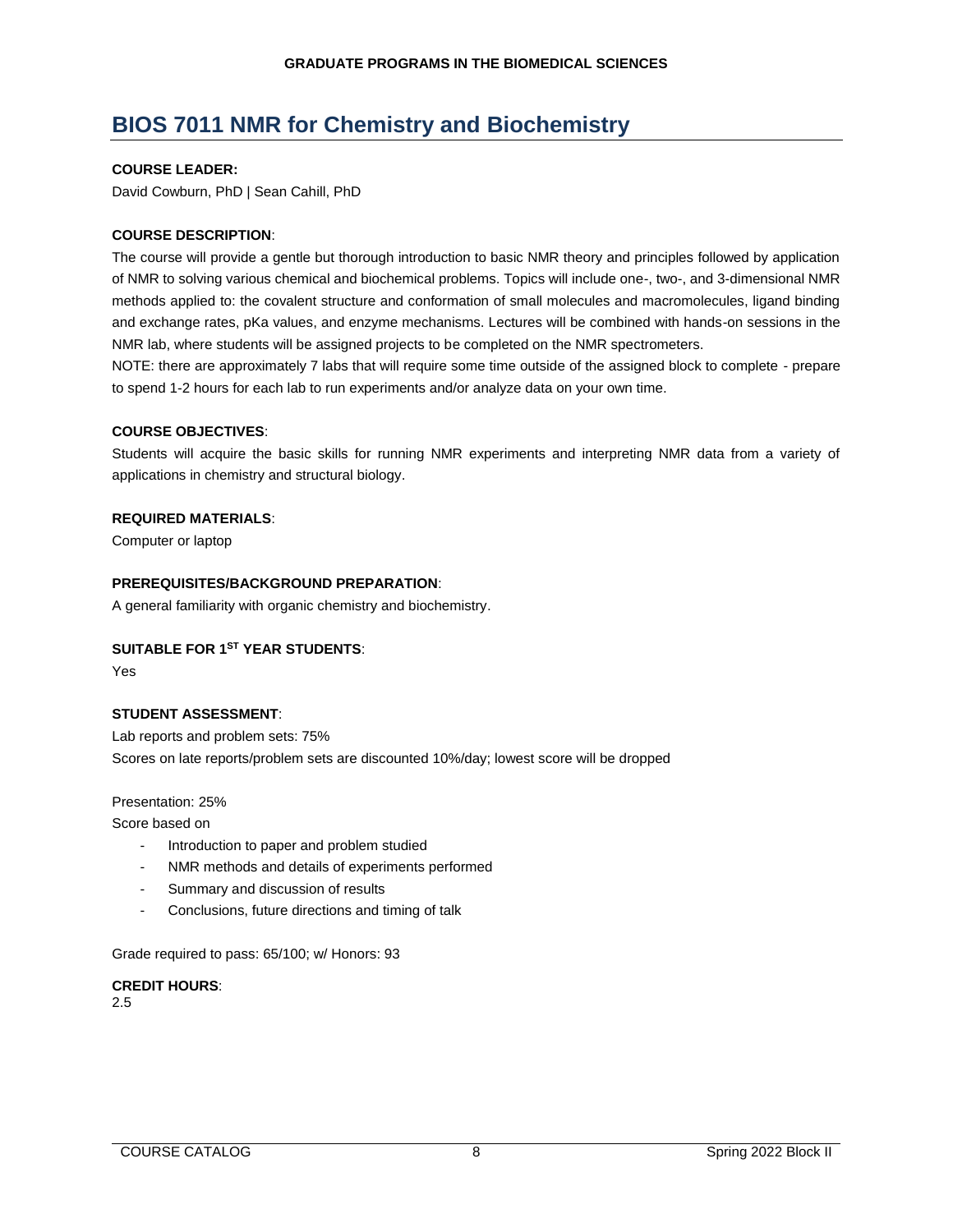# <span id="page-10-0"></span>**BIOS 7407 Principles of Neuroscience II**

# **COURSE LEADER:**

Adam Kohn, PhD | José L. Peña, MD, PhD | Ruben Coen-Cagli, PhD

# **COURSE DESCRIPTION**:

Principles of Neuroscience II is a 13-week course required for students in the Department of Neuroscience. In this course, students will explore how complex neural systems integrate afferent information and direct efferent outflow, and the mechanisms underlying the development of these neural systems. The overall goal will be to explore higher order functions, such as the structure and function of neural systems underlying sensation and movement, learning and memory at the sensory and motor levels, as well as higher-level cognitive processes, followed by investigation of the developmental mechanisms driving the structure and function of neural networks. Student knowledge in these areas will be built on a firm understanding of the underlying physiology and anatomical structure. Principal areas of interest will be on hierarchical neural systems, the plasticity of neural networks, serial and parallel neural processing, cognition and computational modeling.

#### **COURSE OBJECTIVES**:

- To learn the role of neural networks in high-order perceptual, motor and behavioral states functions.
- To learn computational approaches explaining brain functions.
- To learn how to write a research grant.

#### **REQUIRED MATERIALS**:

Online access to Zoom lectures, books and journals available at Einstein's library.

#### **PREREQUISITES/BACKGROUND PREPARATION**:

Principles of Neuroscience I (Block I)

# **SUITABLE FOR 1ST YEAR STUDENTS**:

Yes

# **STUDENT ASSESSMENT**:

The grade in this course will be based on participation in class (20%), midterm critiques of preliminary grant proposals (30%) and a final grant proposal (50%).

#### **CREDIT HOURS**: